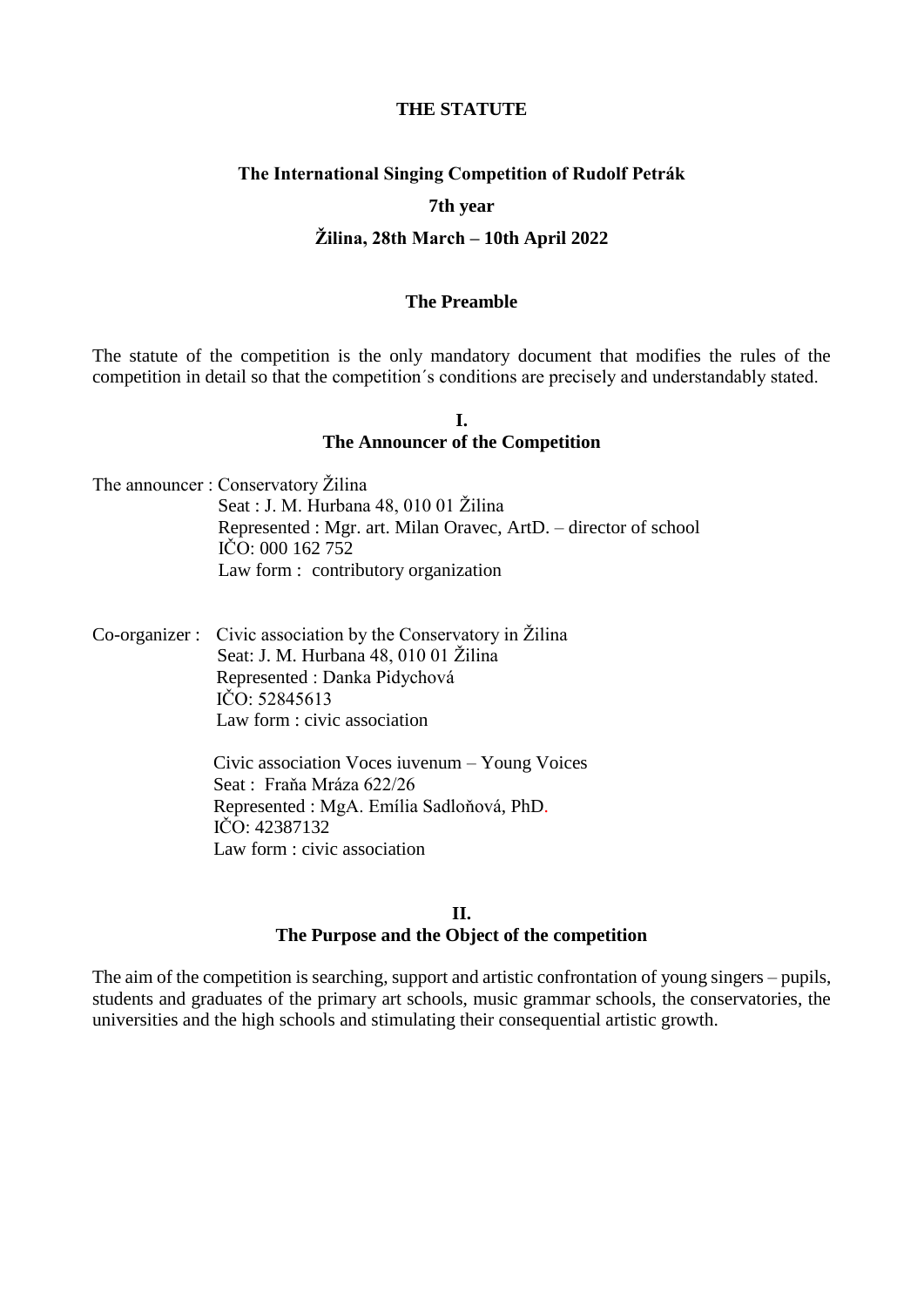### **III. Time and location of the competition**

The competition is going to take place on days 28th March 2022 – 10th April 2022. Competition of the categories IA, IB and IC is going to realize in attendance in the site of the Conservatory in Žilina on 8th April 2022. Competition of the categories IIA, IIB, IIIA, IIIB and IVA and IVB is going to realize in a form of sending a videorecording. The organizer will inform about the way of making a videorecording on time.

#### **IV. V. Registration forms, registration fees**

 Competitors fill in and send an electronic registration form published on a website of the competition.

It is necessary to pay registration fee together with sent registraton form.

 If the administrator of the competiton provides the competitor with the accompanist, the fee for accompanist is paid together with registration fee and scores are necessary to be sent to the address of the organizer till 28th March 2022.

#### **Registration fees :**

Categories IA, IB, IC : 20€

Categories IIA, IIB :  $30<sup>2</sup>$ 

Categories IIIA, IIIB Song : 40€

Categories IIIA, IIIB Opera : 40€

Categories IVA, IVB Opera : 40€

Fee for an accompanist (IA, IB, IC) :  $10 \in$ 

#### **VI. Presentation of participants**

• The entrance and presence of the participants will be managed according to the available antiepidemiological measures.

#### **VII. Competition´s conditions**

## *Category IA, IB, IC*

• The competition is not anonymous and it is public.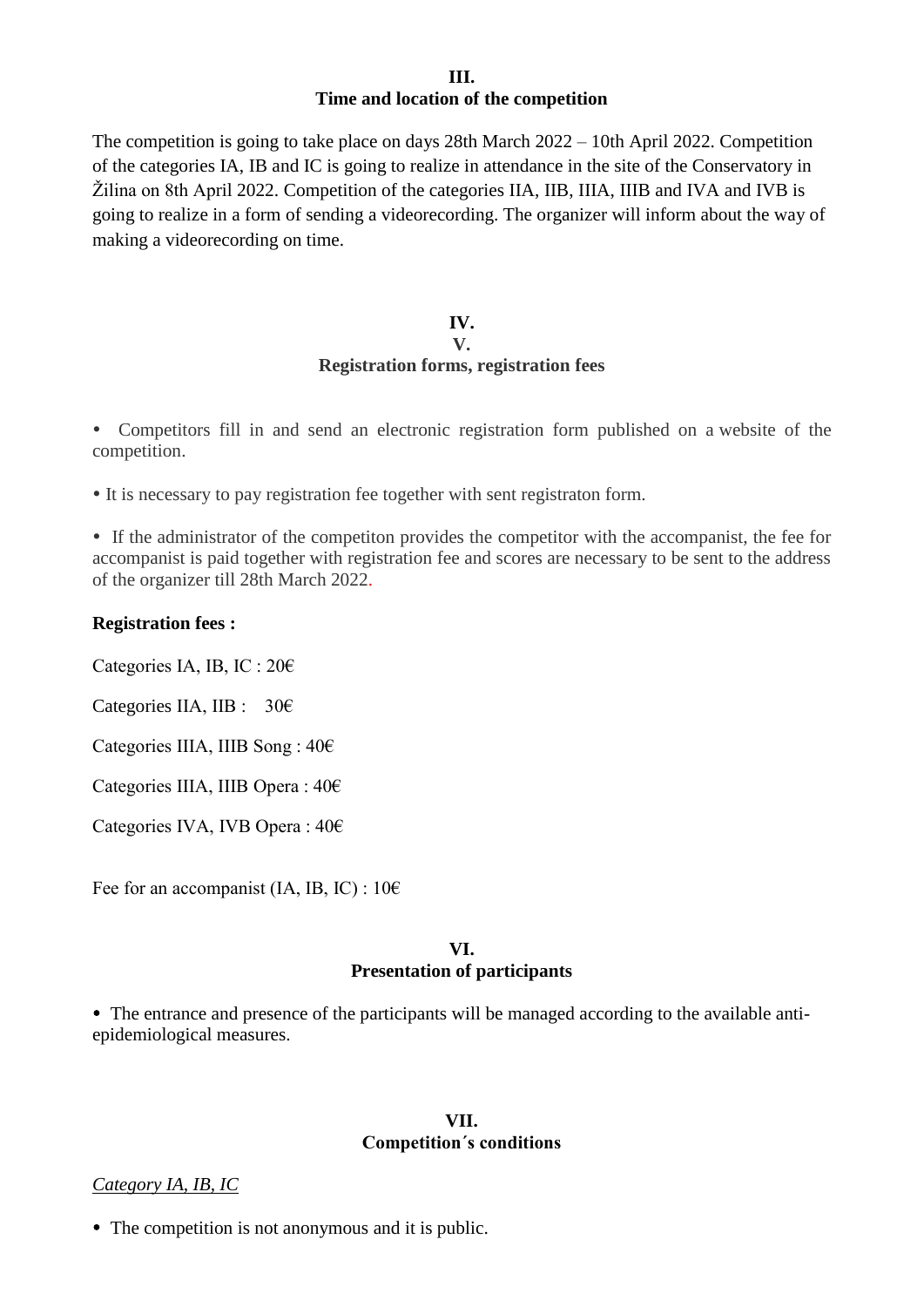• The competitors compete in the alphabetic order and the order of competitors is announced on the informational board.

 Competitors have to follow the schedule of their categories and be ready at the warm-up room no later than previous competitor´s performance.

Competitors should present the music scores of repertoire to the jury if they are requested.

 Competitors perform with own accompanist, or with an accompanist provided by organizer according to the request required in the application form.

 Competitors in categories IA, IB, IC can transpose compositions, it is not necessary to sing in the original language version.

Order if compositions depends on competitor.

*Categories IIA, IIB*

 *IIIA, IIIB Song, IIIA, IIIB Opera*

 *IVA, IVB Opera*

 Competiton is going to take place by sending a videorecording. Competition recordings will be available from 11th April 2022 until the date of the next year of competition ona website of the Conservatory in Žilina.

The videorecordings must be continuous and without any cut. The whole figure must be visible.

 Competitors in categories IIA, IIB can transpose compositions and they must be performed in the original language version.

• Competitors in categories IIIA, IIIB, IVA, IVB can not transpose compositions and they must be performed in the original language version.

- Compositions can not be repeated in any round.
- The order of compositions depends on the competitor.

## **VIII. The way of valuation**

• The competitor's performances are rated by a five-membered judge using points, each of them in a range from  $1 - 25$  points.

• In categories with 2 rounds, competitor who obtains 19 and more points in 1st round advances to 2nd round,

• Points from particular rounds are added together. The total number of points is an average of point rating from both rounds. The secretary of competition sends the point ratings to jury in order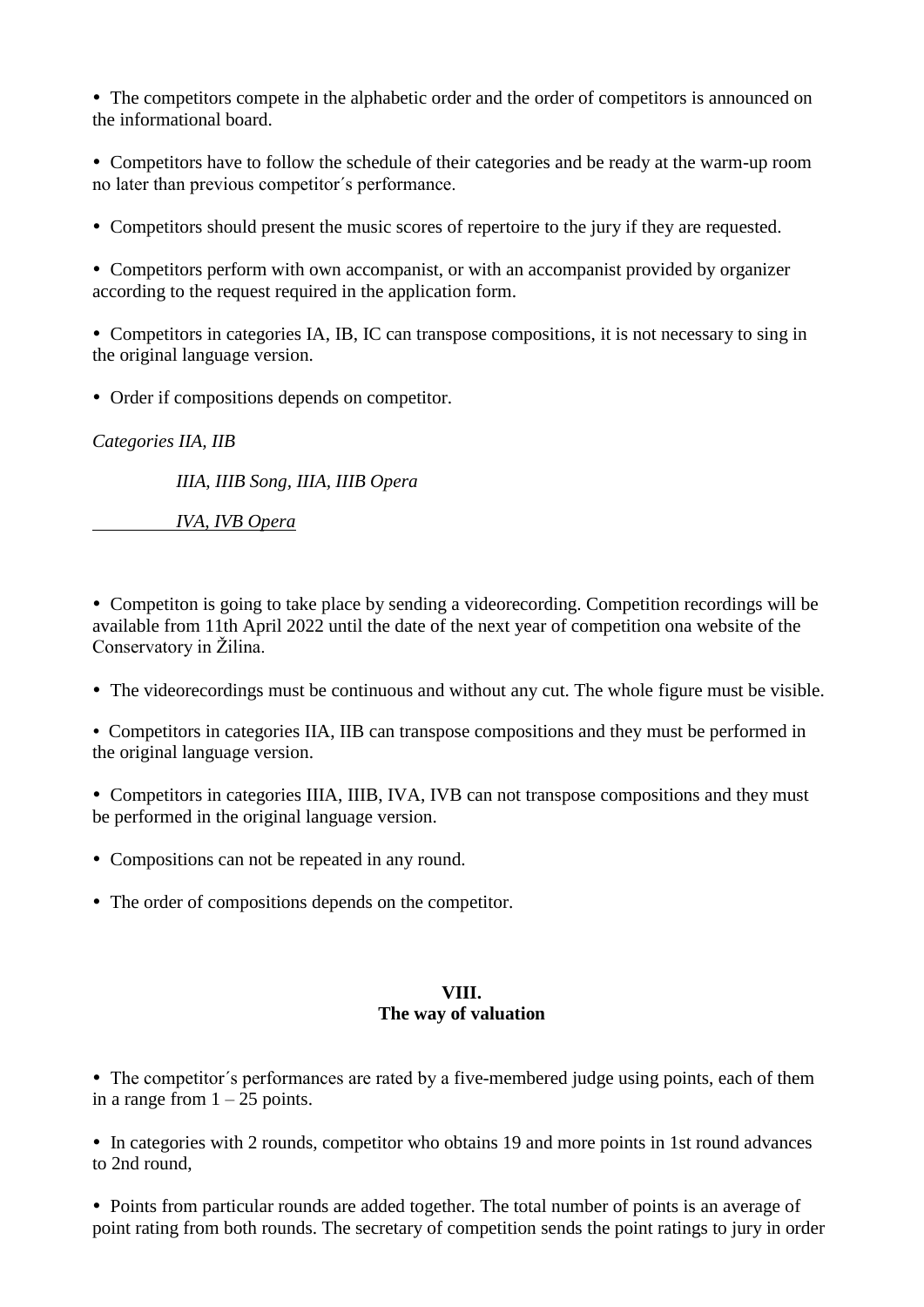from the highest to the lowest without an assignment of particular competitors together with suggested division of prizes.

 The final order of competitors and awarding of prizes based on total number of points are determined by judge.

 The prizes are undivisible. In case of equality of resulting points judge decides about the final order.

- Awarding of the extraordinary prizes does not underlie to the point system, judge decides.
- The verdicts of judge are final.
- The judge has a right not to award any of prizes.

### **IX. Mandatory repertoire**

# **IA**

1 folk song in composer´s arrangement 1 artificial song 1 song according to own choice Repertoire´s length max. 5 min.

Conditions : accompaniment of one instrument, singing by heart

# **IB**

1 folk song in composer´s arrangement 1 artificial song 1 song according to own choice Repertoire´s length max. 6 min. Conditions : accompaniment of one instrument, singing by heart

## **IC**

1 folk song in composer´s arrangement 1 artificial song 1 aria from the Renaissance or the Baroque period Repertoire´s length max. 6 min. Conditions : accompaniment of one instrument, singing by heart

## **IIA** a **IIB**

**The 1st round** 1 folk song in composer´s arrangement 1 artificial song 1 song according to own choice Repertoire´s length max. 8 min.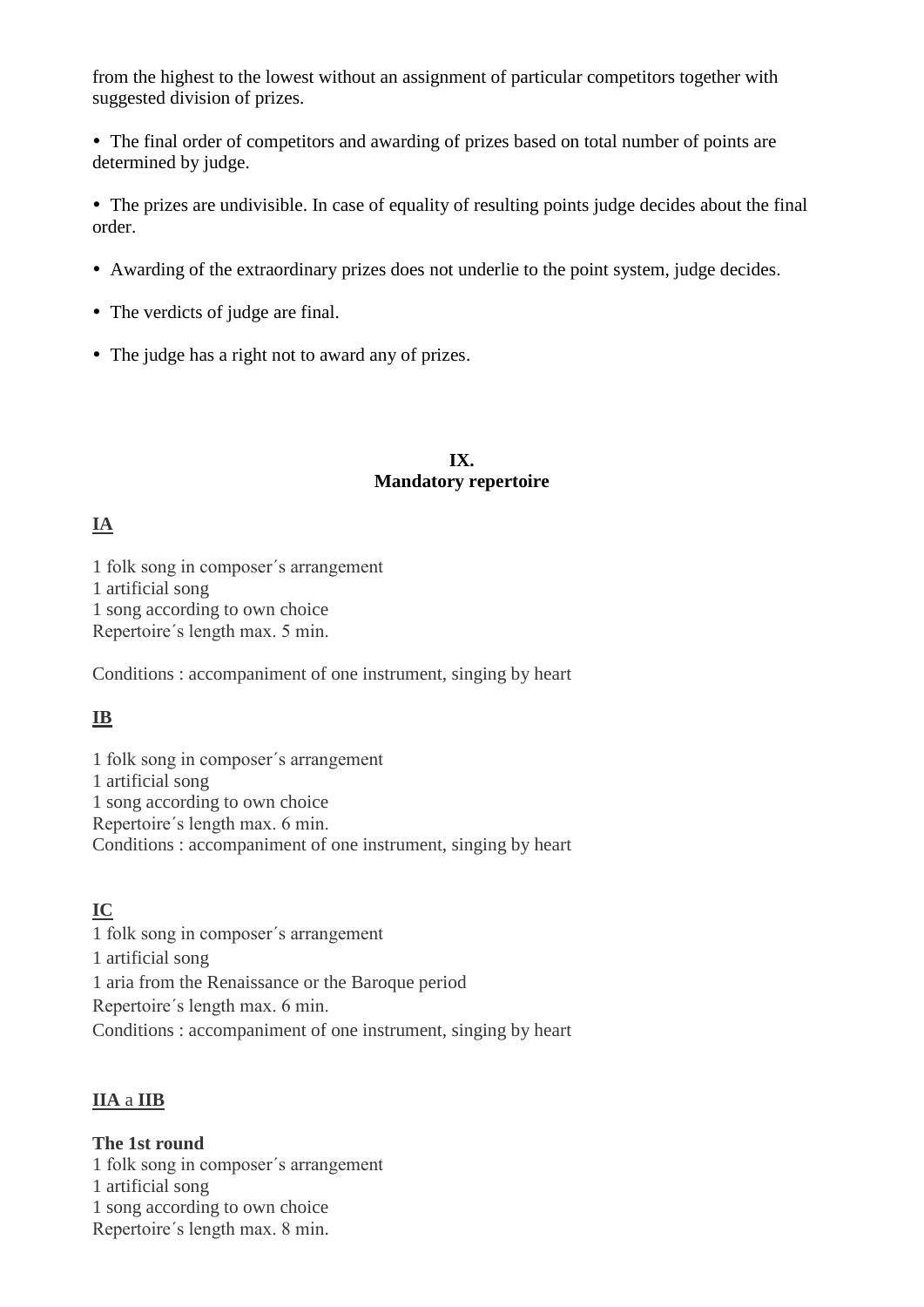## **The 2nd round**

1 composition from the Renaissance or the Baroque period 1 song from Romanticism 1 song composed by the compositional techniques of the 20th and the 21th century (not romanticism) Repertoire´s length max. 10 min.

Conditions : piano´s accompaniment, singing by heart, compositions can not be repeated.

# **IIIA a IIIB Song**

## **The 1st round**

1 folk song in composer´s arrangement 1 artificial song composed by the compositional techniques of the 20th and the 21th century (not romanticism) 1 artificial song from the Romanticism period Repertoire´s length max. 10 min

## **The 2nd round**

1 song according to own choice 3 songs composed by one composer Repertoire´s length max. 12 min

Conditions : piano´s accompaniment, singing by heart, compositions can not be repeated

## **IIIA a IIIB Opera**

## **The 1st round**

1 aria from the Renaissance or the Baroque period 1 aria according to own choice Repertoire´s length max. 10 min.

## **The 2nd round**

1 aria from the Classicism period (opera aria or oratorio aria or aria from the mass or concert aria) 1 aria from the Romanticism period Repertoire´s length max. 12 min.

Conditions : piano´s accompaniment, singing by heart, compositions can not be repeated

## **IVA a IVB Opera**

## **The 1st round**

1 aria from the Reneissance or the Baroque period 1 aria according to own choice Repertoire´s length max 10 min.

## **The 2nd round**

1 aria from the Classicism period (opera aria or oratorio aria or aria from the mass or concert aria) 1 aria from the Romanticism period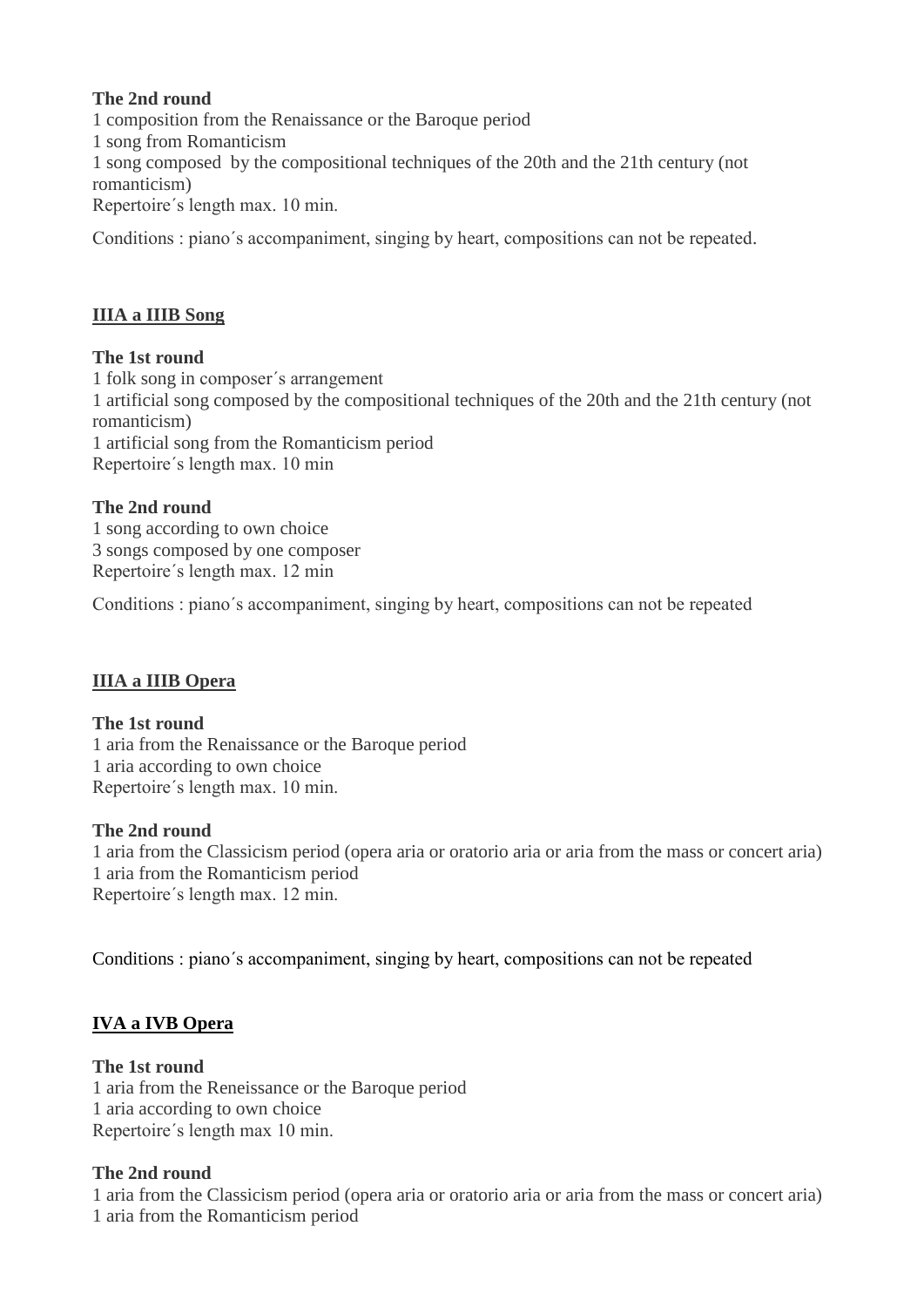Repertoire´s length max. 12 min.

Condition : piano´s accompaniment, singing by heart, compositions can not be repeated

#### **X. Prizes**

IA, IB, IC, IIA, IIB - material prices (CD, music scores, books about music)

The winners of IA, IB, IC categories will obtain also singing consultations in Conservatory in Žilina.

IIIA, IIIB Song - material prices and salaried concert performance

IIIA, IIIB Opera - 1st prize 300 €, 2nd prize 200 €, 3rd prize 100 €

IVA, IVB Opera – 1st price 300  $\epsilon$ , 2nd price 200  $\epsilon$ , 3rd price 100  $\epsilon$ 

#### **XI. Extraordinary prizes**

- Prize of the director of Conservatory in Žilina for interpretation of folk song
- Prize of gallery M Locus arte for music composition of 20th and 21st centuries
- Prize of Rudolf Petrák for budding young tenor
- Prize of civic association Voces iuvenum Young voices

#### **XII.**

#### **Protection of personal data**

 The participants of the competition grant an agreement with processing of personal data in accordance with the law no. 18/2018 Z.z about the protection of personal data to Conservatory in Žilina in order and to the extent necessary for the organization of the 7th year of the International Singing Competition of Rudolf Petrák.

 The participants grant an agreement to the publication of photographies and audiovisual record on the websites of the comeptition´s announcer without demand on compensation.

 The participants grant the agreement to processing of personal data for an indefinite period and they have a right to annul the agreement whenever in a way they grant it.